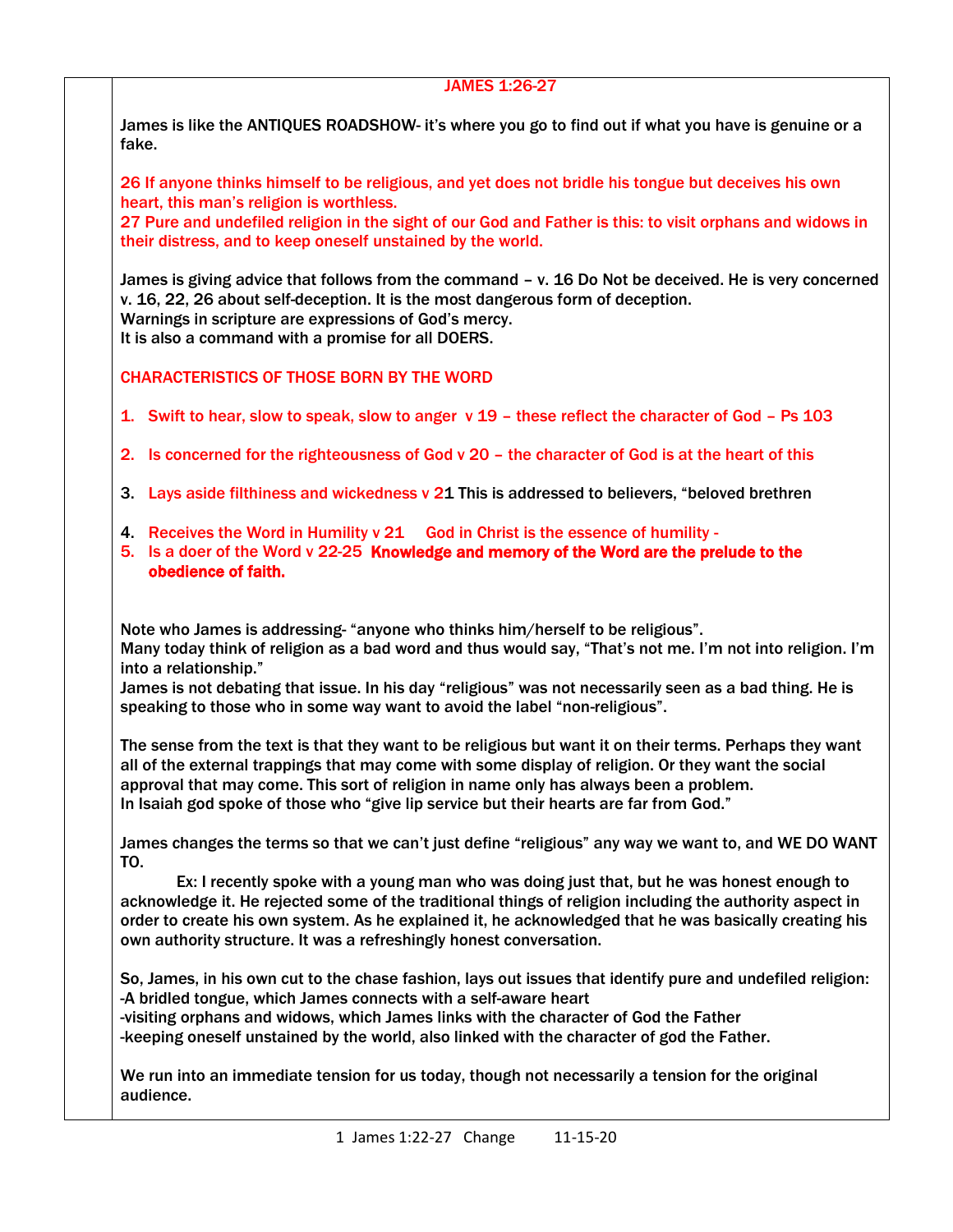Do you see the tension in v. 27?

27 Pure and undefiled religion in the sight of our God and Father is this: to visit orphans and widows in their distress, and to keep oneself unstained by the world.

The first part sounds like what many today would mistakenly call a "liberal view or practice" of religion – helping the weak, forgotten, and marginalized. And make no mistake; the orphan and widow have always been in a vulnerable situation.

The second part of the verse sounds like what many today would mistakenly call a "conservative view or practice" of religion. "Keep yourself unstained by the world." THAT WILL PREACH.

EX: Andy Griffith – Barney Fife coming out of church. Andy says, "Good sermon pastor" to which Barney adds, "That's one thing you can't say enough about…sin."

Barney is right because the bible talks a lot about sin. The bible also talks a lot about helping the weak and helpless. Those with a distinct and thorough biblical worldview will befuddle those on the left and those on the right. I'll say this with all the love I can, LEARN TO LIVE IN AND APPRECIATE THE TENSION because it's NOT going away.

Since James is heavy on application and light on the theological / doctrinal arguments about salvation by grace alone through faith alone in Christ alone, it would be easy for some to jump on his teachings and create a salvation check-list, such as v. 26-27

- Bridled tongue, check
- I visit the orphan and widow, check
- I'm unstained by the world, check

YAY, I'M SAVED. James says it, I do it, so my religion must be pure.

If that is your approach, then your religion is just that – YOUR RELIGION. It is NOT the biblical religion. It is VERY IMPORTANT to remember that James is NOT the only book of the bible. James is not providing a complete definition of true or pure religion.

IF we act as if James 1:26-27 is all there is, then you have this formulation for salvation: "Bridle your tongue, visit orphans and widows, don't be stained by the world and YOU ARE SAVED."

Does that sound like GOSPEL, i.e. GOOD NEWS? NO, it sounds like another form of works righteousness. It is the kind of approach to scripture that gives rise to heresy and cults.

While James only mentions the name of Jesus twice, the grace that comes from God is the foundation of his letter. He is not creating a path to earn salvation; he is pointing us to what grace does in our lives. James is well aware that his audience is filled with the only kind of Christian there is – one who is saved by grace.

James is giving a snapshot of what a Christ-centered faith, hope, and love would look like. If we want to reflect God our Father, v.27, then we will care for the vulnerable and keep ourselves unstained by the world. Love god first and love others.

1 Jn 2:15 Do not love the world or the things in the world. If anyone loves the world, the love of the Father is not in him. [16](http://biblehub.com/1_john/2-16.htm) For all that is in the world—the desires of the flesh and the desires of the eyes and prid[e](https://biblehub.com/esv/1_john/2.htm#footnotes) of life—is not from the Father but is from the world.  $17$  And the world is passing away along with its desires, but whoever does the will of God abides forever.

Visit orphans and widows in distress V. 27 Isaiah 1: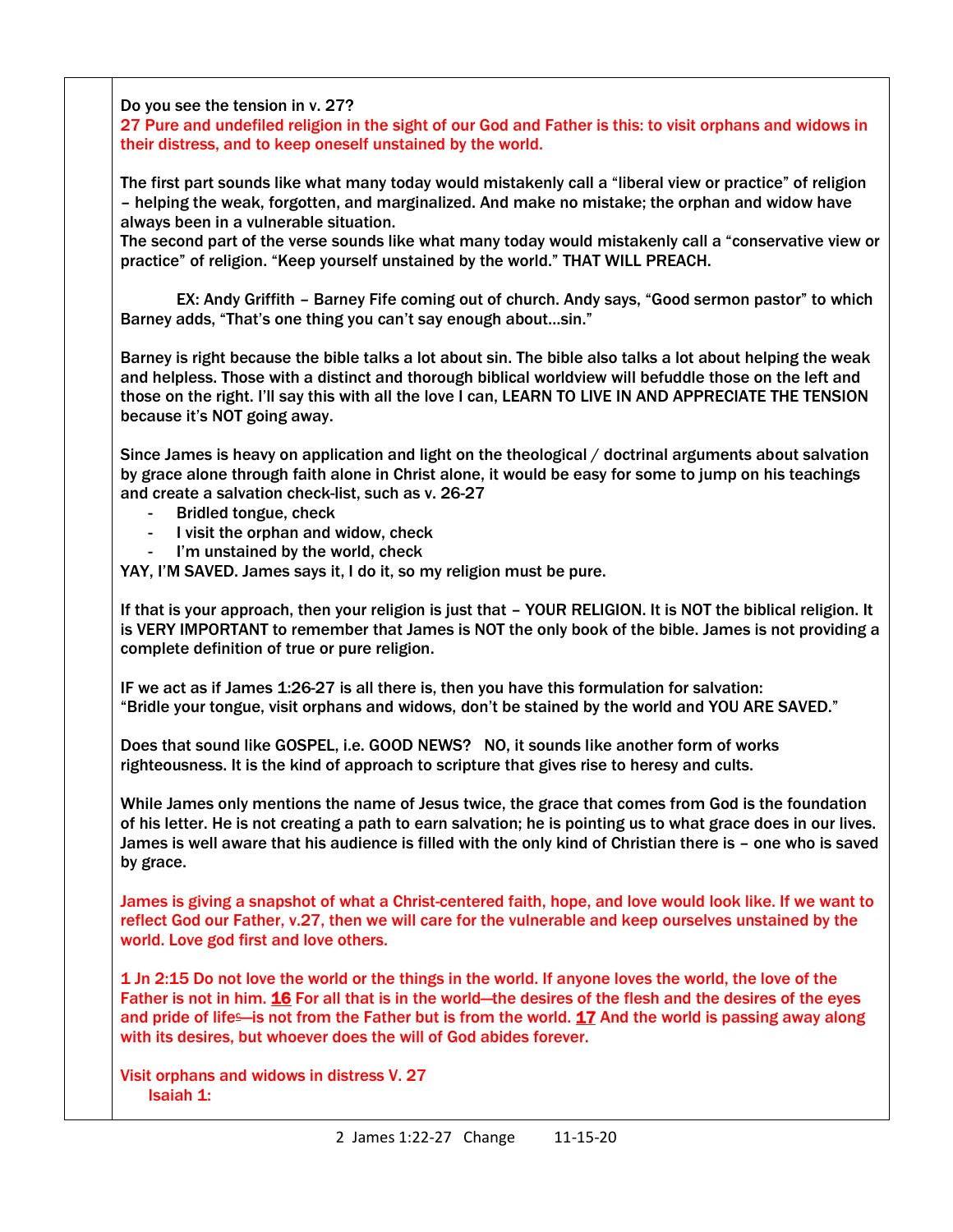23 Your rulers are rebels And companions of thieves; Everyone loves a bribe And chases after rewards. They do not defend the orphan, Nor does the widow's plea come before them.

In my opinion, James is reminding us that we are to show to others the same measure and quality of grace that we have received from God. In the eyes of God we were helpless and had nothing to offer him. In the same way orphans and widows were (and still are) the most helpless members of society. When you help them, it's not out of a concern to get something in return. They have nothing to give from a material perspective. Aiding orphans and widows mirrors God's grace through Christ.

# Psalm 68:5 A father of the fatherless and a judge for the widows, Is God in His holy habitation.

It wasn't because we had something to offer God that moved Him to save us. When we understand that, then it changes the way we look at and treat anyone who is disadvantaged or just simply different from us. If we don't see it, then we haven't understood the salvation that is ours in Christ.

The Judeo-Christian religious system has the best track record in terms of caring for orphans, widows, and others in distress. That is not a fluke; it is an outgrowth of the biblical teaching from the OT AND NT. It is encouraging how this has been modeled here at Highlands through adoption and those engaged with the foster care system, now or in the past. This is certainly a huge need in our society. There are various ways of being involved – directly, indirectly by contributing to help those who adopt, faithful prayer.

WE need to prayerfully consider our own role in the process.

As for helping widows, we can all reach out and aid those who are widows in need.

Keep yourself unstained by the world V. 27 (side note: your worst sins may still be ahead of you, so don't be deceived)

This too is an outworking of a relationship with God the Father. The vertical relationship and orientation of the heart determines the horizontal orientation of the heart.

How to live in the world without being stained by the world is a HUGE TOPIC.

In the command of this verse is an understanding that "the world" is a system or mindset that is at odds with the things of God.  $1$  Jn 2:15-17

<https://albertmohler.com/2020/11/10/briefing-11-10-20>

EX:HOW THE WORLD CORRUPTS … It appears that Amazon Studios is determined to update The Lord of the Rings with something that was specifically left out in any explicit form of Tolkien's Lord of the Rings. And that is sex and nudity. As is now being reported, Amazon Studios has hired Jennifer Ward Leland, "a respected intimacy coordinator." The New Yorker tells us that it is her job "to oversee sex and nudity scenes and ensure that everyone is comfortable during filming." Now remember, this category of an intimacy coordinator is rooted in the pornography industry, especially in the aftermath of the Me Too movement.

Tolkien to his son "This is a fallen world. The dislocation of the sex instinct is one of the chief symptoms of the fall."

God and the Bible are not anti-sex, but they are opposed to the dislocation of the sex instinct.

There is such a thing as "this present evil age" of this world. Gal 1:3 Grace be to you and peace from God the Father, and from our Lord Jesus Christ,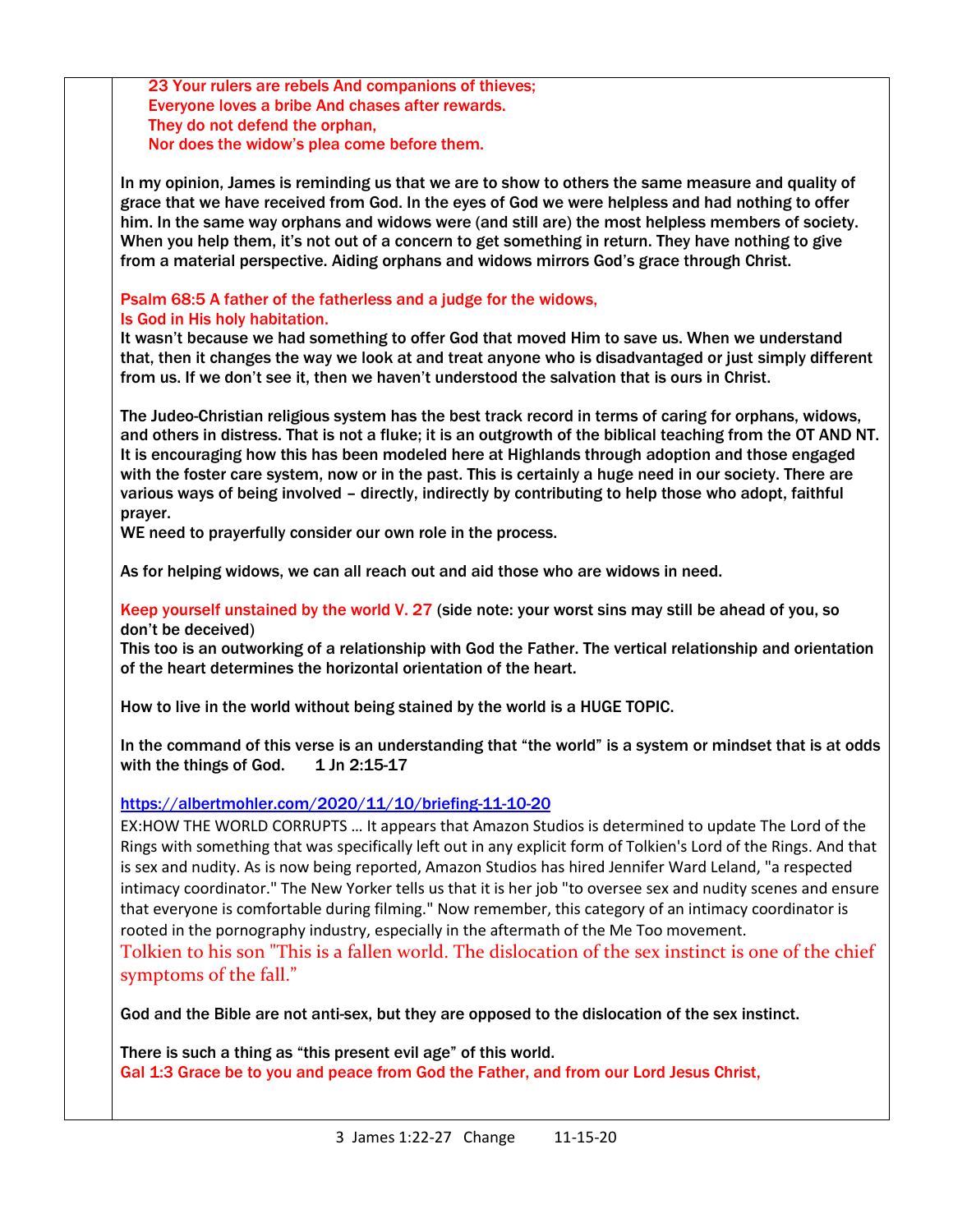4 Who gave himself for our sins, that he might deliver us from this present evil world, according to the will of God and our Father:

Motyer: 'The world' (see, especially, 4:4) has the same meaning for James as for Paul and John. It is the whole human scheme of things organized in terms of human wisdom to attain a human goal, without reference to God, his laws, his values or his ultimate judgment. The world is, in fact, anything and everything that is at odds with the Lordship of Jesus over our lives.

The good news of the Gospel is that Christ died for our sin AND that we are united with Him in His death and resurrection so that we might have newness of life. We don't have to remain slaves to sin as those who love the world and its system of values.

James recognizes that believers sin. That is why he gives so many instructions and warnings, which are a form of mercy towards us. God knows that sin doesn't bring freedom but misery and emptiness.

 Don't accommodate sin to be popular with the world. Whoever marries the spirit of this age will find himself a widower in the next. William Inge

#### APPLICATION:

How do we keep ourselves unstained by the world, grow spiritually and see real change? It's a HUGE topic, but David Powlison gives some good insights as he discusses FIVE FACTORS IN SANCTIFICATION i.e. Christian growth

#### *God Changes Us*

*First, and foundational to all, God Himself changes us. He intervenes in your life, He raises you in Christ when you are dead in trespasses and sins. All good fruit in our lives comes by the Holy Spirit's working FROM THE inside out.* 

#### *The Word of Truth Changes Us*

*2 Tim 3:16 All Scripture is inspired by God and profitable for teaching, for reproof, for correction, for training in righteousness; 17so that the man of God may be adequate, equipped for every good work.*

#### *Wise People Change Us*

*Third, God uses wise people to change us. Godly growth is most frequently mediated through the gifts and graces of brothers and sisters in Christ. Whoever walks with the wise becomes wise (Prov. 13:20).* 

### *Suffering Changes Us- discussed previously in this series*

*Fourth, suffering, struggle, and troubles change us. God works on us in the midst of trouble, because trouble catches our attention And we only learn to love the way Christ loves by experiencing the hard things that He experienced in loving us.*

# *We Change*

*The fifth and final factor is that we change.*

*You turn from darkness to light, from false gods to the only true God. You ask for help because you need help. You repent. You believe and trust. You seek. You remember, listen, obey, fear, hope, love, give thanks, weep, confess, praise, delight, and walk. No one does any of this for you. You are not passive. Notice, too, that none of these active verbs is a one-and-done. These are a way of life as we Keep In Step with the Spirit.*

*This is how sanctification works. These five factors work together. Each one contributes to how we change. They are present in differing degrees as our lives pass through different seasons.* 

*Your entire Christian life is a series of variations and permutations of this five-dimensional process. This is how you live. This is how you minister to others, loving them well in their need. This is how you grow,*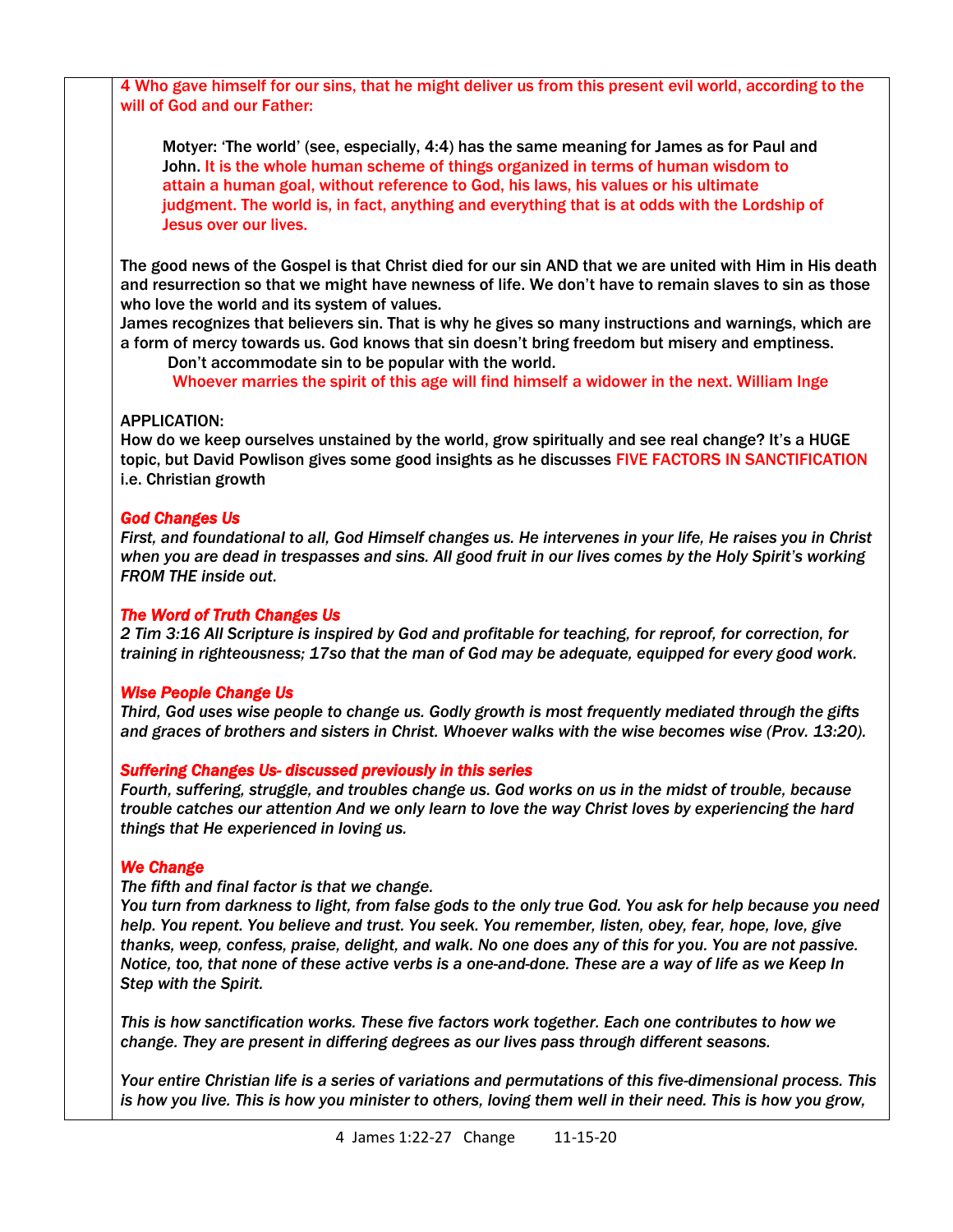*until you arrive in heaven where you will see Jesus face to face and find that you have been made like him.*

The shadow of God's grace seen in v. 18 falls on all the applications of v. 19-27. We obey because...18 In the exercise of His will He brought us forth by the word of truth, so that we would be a kind of first fruits among His creatures.

Pure and undefiled religion is SOMEONE WE MEET before it is something we practice.

The ABC's of a Trust Transfer –

A - Admit that you can't save yourself and that you need grace – That means there is GOOD NEWS FOR **YOU** 

B- Believe that Jesus is the only Wisdom and Savior who can forgive your sin and heal your heart C- confess to God that you want to trust Jesus as your savior and Lord.

<https://albertmohler.com/2020/11/10/from-father-to-son-j-r-r-tolkien-on-sex-2>